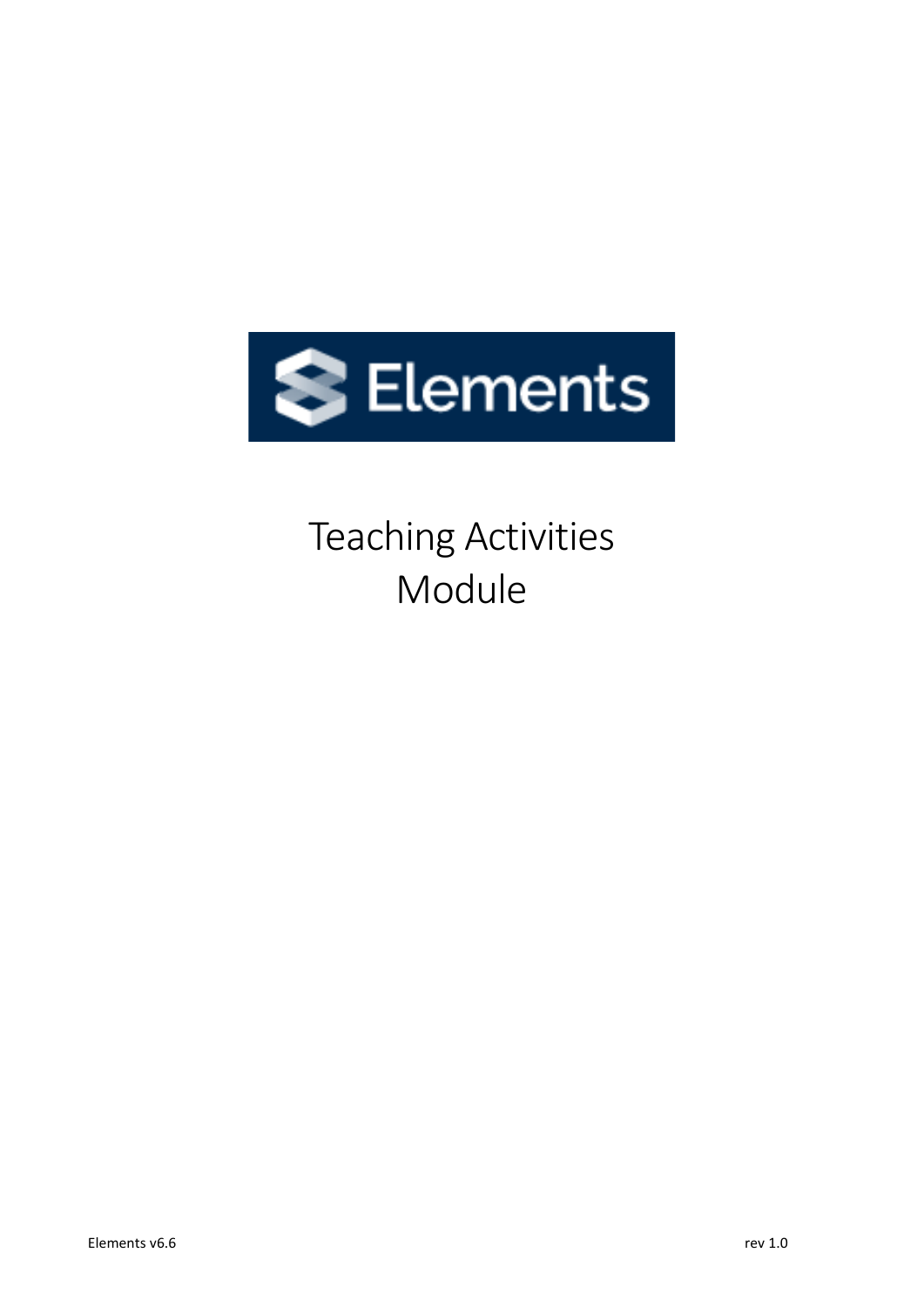### Introduction to the Teaching Activities Module

The Teaching Activities module can be found on your Elements homepage.



On logging into Elements, there will be no teaching activities shown on the home page.

Staff can record the details of any Doctoral Examinations they have been involved with and their Researchbased Degree Supervisions.

#### Adding a Teaching Activity

To add a teaching activity, click on the **+ Add New** link.

A dialogue box will then appear, choose either **Research-based degree supervision** or **Doctoral examination** to start the teaching activity workflow.

| Add a new teaching activity                                  |
|--------------------------------------------------------------|
| $\triangle$                                                  |
| Select teaching activity type                                |
| Research-based degree<br>Doctoral examination<br>supervision |
| CANCEL                                                       |

For this example I will choose Doctoral Examination. After you have made your selection, you will be presented with a screen with some fields for you to complete. You will see there are some blue question marks, if you hover over them they will give you a brief description of what information is expected in each field.

Please note all fields with a red asterisk are mandatory fields and will need to be completed in order for to be able to save the record.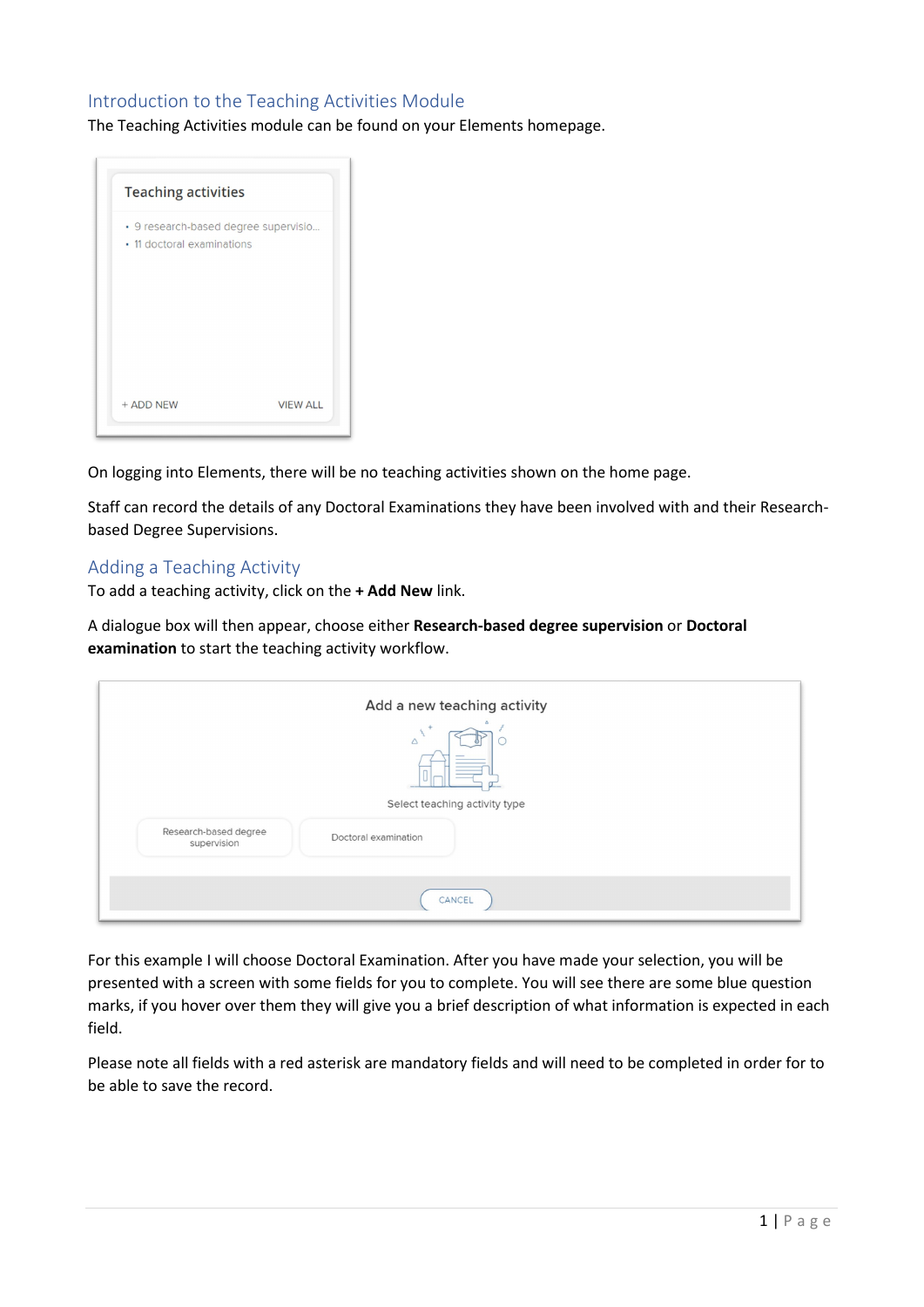|                           | Information entered on this form is discoverable by other users of the teaching activity module. |  |
|---------------------------|--------------------------------------------------------------------------------------------------|--|
|                           | <b>Essential Information</b>                                                                     |  |
| <b>*</b> Thesis Title     |                                                                                                  |  |
| <b>Student name</b>       |                                                                                                  |  |
|                           | Last name (required)<br>First name                                                               |  |
|                           | Middle name(s)                                                                                   |  |
| <b>*</b> Examination Role | [Select an option]<br>$\check{~}$                                                                |  |
| Department / Division     |                                                                                                  |  |
| Institution               |                                                                                                  |  |

If you are adding the institution in, remember to click the +add button (shown below). If you don't press the add button, you will not be able to save the record.

| Name                  |                   |  |  |
|-----------------------|-------------------|--|--|
| Organisation          |                   |  |  |
| Department            |                   |  |  |
| <b>Street address</b> |                   |  |  |
|                       |                   |  |  |
| <b>City</b>           | State or province |  |  |
| Country               | Zip code/postcode |  |  |

When you have finished entering the information click save.

After you have saved the record the full details of the record will be shown.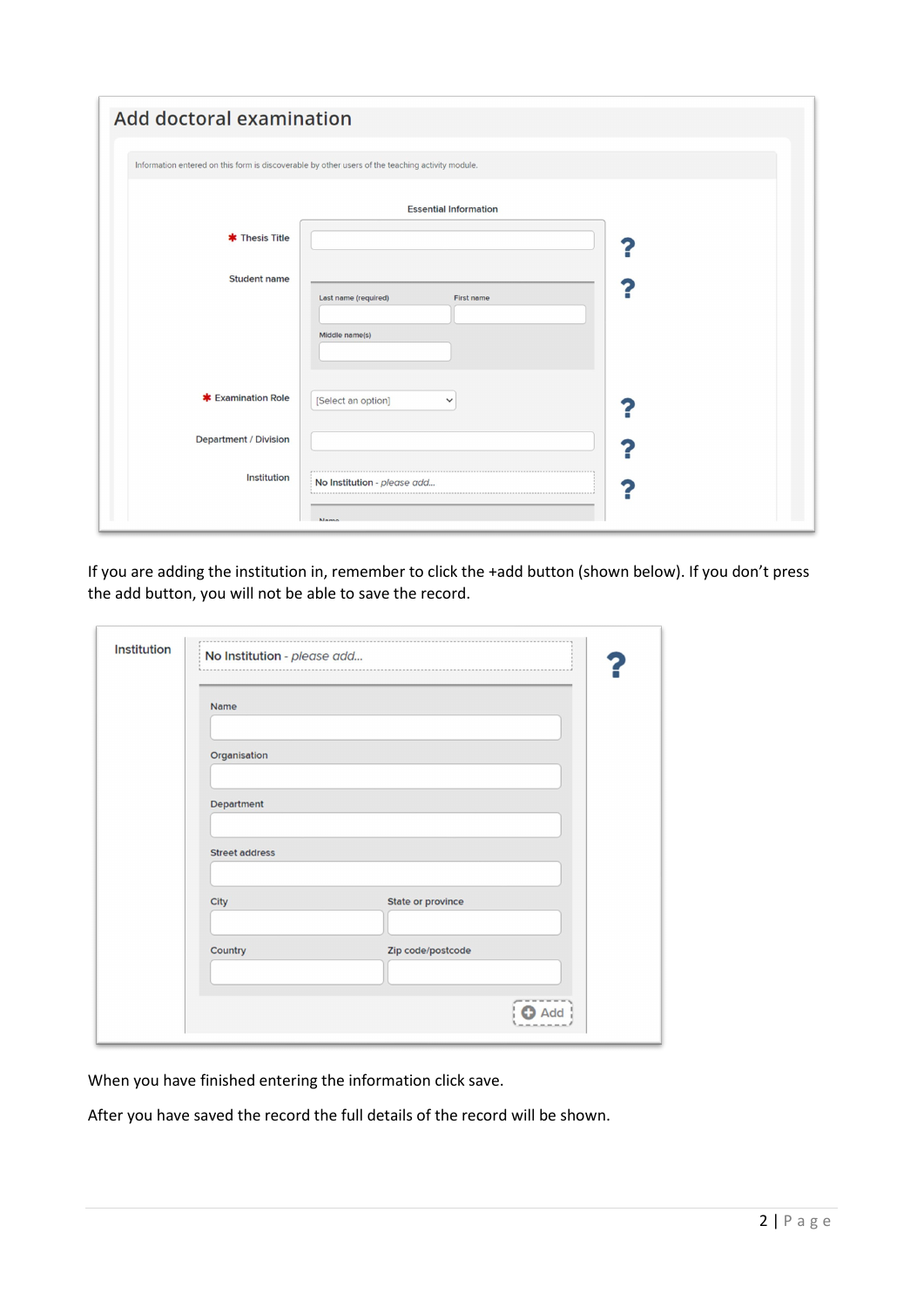## Viewing Teaching Activities

You can view your teaching activities from the home page by clicking on the teaching activity heading.

You will then be presented with a list of your teaching activities.



On this screen you will see the action area. Clicking the 3 dots reveals more options.

- The **heart** is to mark the teaching activity as a favourite. This will appear at the top of your Elements profile within the teaching activity section.
- The **Globe** icon is to hide it from your profile. You will be able to see it, but other Elements users won't be able to view it.
- Click **View details** to view the full details of the teaching activity.
- **Add to workspace**. This is usually used if you are joining together or splitting records.
- **Remove relationship** will disassociate yourself with the item (delete it from your profile).